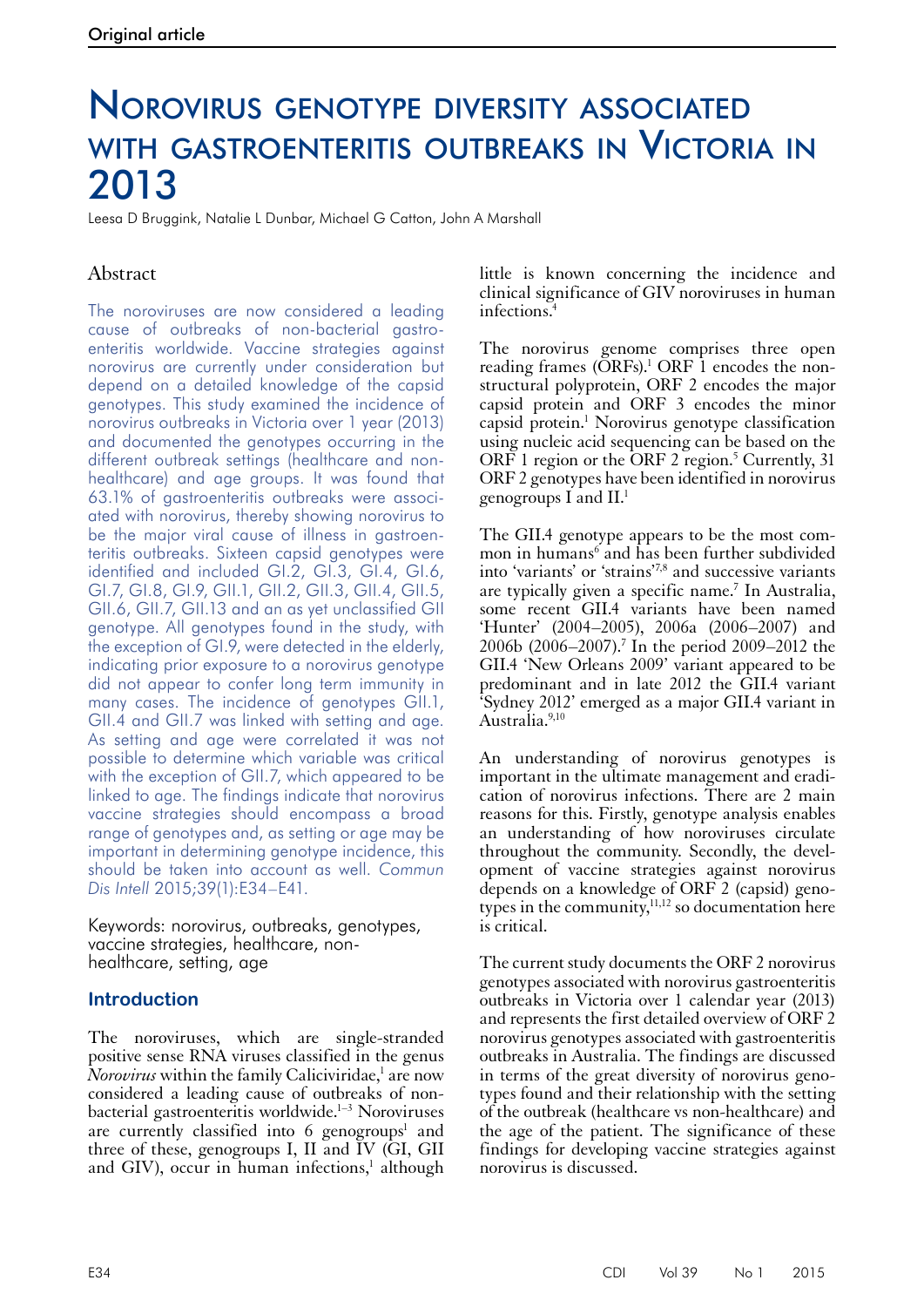# **Materials and methods**

## **Definition of gastroenteritis outbreak**

For the purposes of this study an outbreak was defined as a gastroenteritis cluster, apparently associated with a common event or location, in which four or more individuals had symptoms of gastroenteritis. For an outbreak in a particular setting to be so defined at least 2 individuals had to develop gastroenteritis within 4 days of each other and for an outbreak linked to a suspect food source at least 2 individuals had to develop gastroenteritis within 4 days of consuming the suspect food.

## **Specimens**

The faecal specimens included in this study were those sent to the Victorian Infectious Diseases Reference Laboratory (VIDRL) for norovirus testing from outbreaks that occurred during 2013. VIDRL is the main public health laboratory for viral identification in the State of Victoria. As such, it receives faecal material from gastroenteritis outbreaks reported to the Victorian health department. Outbreak specimens are also occasionally sent by other institutions such as hospitals. Only outbreaks that occurred in Victoria, were included in the study.

The date of an outbreak was taken as the onset date. If this was not available, the date the outbreak was first notified or the earliest date of collection of a specimen from the outbreak was taken as the date of the outbreak.

## **Outbreak setting**

For data analysis, norovirus outbreaks were divided into the 2 groups of healthcare and non-healthcare. Healthcare settings included aged care facilities, disabled care facilities, hospitals, hospital geriatric ward, hospital palliative care and hospital rehabili- tation unit. Non-healthcare settings included child care centres, children's activity centres, gatherings, a navy base, restaurants, schools and suspect food.

#### **Faecal processing and RNA extraction prior to polymerase chain reaction testing**

Faecal specimens were prepared as a 20% (vol/ vol) suspension in Hanks' complete balanced salt solution (Sigma-Aldrich Company, Irvine, UK) and the suspension clarified with a single 10 min centrifugation spin as previously described.13 This clarified extract was then used for RNA extraction followed by reverse-transcription polymerase chain reaction (RT-PCR). RNA extraction was carried out using the Corbett automated extraction procedure (now Qiagen Sciences, Germantown, MD, USA) essentially as described previously.<sup>14</sup>

#### **Reverse-transcription polymerase chain reaction, nucleotide sequencing and phylogenetic analysis**

Three 2 round RT-PCR protocols were used in the study (Table 1). For the first round of each of the 3 protocols the Qiagen (Qiagen GmbH, Hilden, Germany) OneStep RT-PCR kit that combined the RT step and the first round of the PCR was utilised. For the second round PCR the Qiagen *Taq* DNA polymerase kit was used. ORF 1 RT-PCR for GI and GII norovirus was carried out using a 2 round RT-PCR (Table 1). For studies on region C of ORF 2, GI and GII 2-round RT-PCR protocols were used (Table 1).

Nucleotide sequencing and phylogenetic analysis were carried out essentially as described previously.18 The regions used for sequencing analysis are given in Table 1. Genotype analysis also made use of the [norovirus automated genotyping tool](http://www.rivm.nl/mpf/norovirus/typingtool)  (http://www.rivm.nl/mpf/norovirus/typingtool).19

ORF 2 GII.4 variant status was determined in a 3 step process. Firstly, norovirus ORF 2 sequences were tested by the norovirus automated genotyping tool.19 If the genotyping tool assigned a variant form, it was accepted. Secondly, if the typing tool classified a variant as 'unknown' it was classified as a 'like' variant if the ORF 2 sequence of 195 bases used was no more than 2 bases different from the accepted variant reference strain; this approach yielded the 'GII.4 New Orleans\_2009-like' and 'GII.4 Sydney\_2012-like' GII.4 forms found in the study. Thirdly, if an ORF 2 sequence had more than 2 base changes from the known variant refer- ence strain it was classified as 'GII.4 (unknown)'. The reference strains used for this analysis comprised GII.4 New Orleans 2009 (GU445325) and GII.4 Sydney 2012 (JX459908).

#### **Statistical analysis**

Statistical significance of differences in genotype incidence between different groups was determined by the chi-square test or by Fisher's exact two-tailed test<sup>20</sup> as appropriate. Only sequenceable outbreaks were used to calculate the proportions. The significance of norovirus outbreak seasonality trends was evaluated by the method of partitioning of chi-square as given by Agresti.<sup>21</sup> The significance of differences in average age for different settings was determined by Student's t-test with the Welch approximation.<sup>22</sup> The correlation between setting and age was determined using Cohen's w index from Cramer's phi coefficient.<sup>23</sup>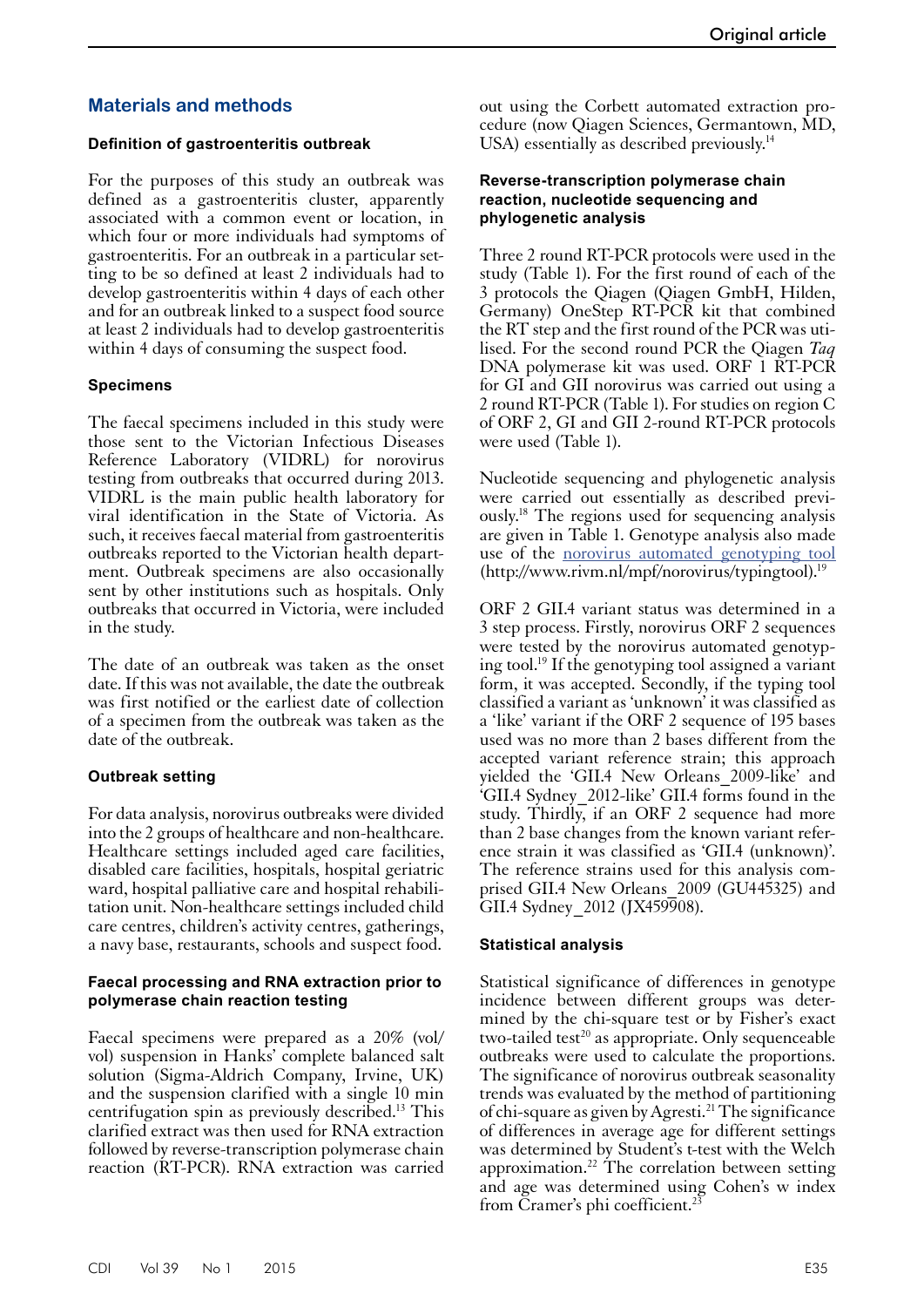|                       |                  | Table 1: RT-PCR protocols used                                                                                                                                                                                                                                 |                                                                                                         |                                                             |                                                                                       |
|-----------------------|------------------|----------------------------------------------------------------------------------------------------------------------------------------------------------------------------------------------------------------------------------------------------------------|---------------------------------------------------------------------------------------------------------|-------------------------------------------------------------|---------------------------------------------------------------------------------------|
| Genogroup<br>detected | ORF              | Primers (5' to 3')*                                                                                                                                                                                                                                            | <b>Comments</b>                                                                                         | <b>References</b>                                           | Fragment size for phylogenetic<br>analysis (position relative to<br>reference strain) |
| GI and GII            | ORF <sub>1</sub> | GTG TGR TKG ATG TGG GTG ACT TC<br>ATC CAG CGG AAC ATG GCC TGC C<br>GAT GCD GAT TAC ACA GCH TGG G<br>CWG CAG CMC TDG AAA TCA TGG<br>CCA YCT GAA CAT TGR CTC TTG<br>CAT CAT CAT TTA CRA ATT CGG<br>NV 5296<br>NV 5298<br>NV4692<br>NV 5366<br>NV 4562<br>NV 4611 | Two-round hemi-nested RT-PCR both<br>and distinguishes between GI<br>noroviruses.<br>detects<br>and Gll | Bruggink et al. <sup>16</sup><br>Yuen et al. <sup>15</sup>  | ≨                                                                                     |
| ō                     | ORF <sub>2</sub> | CGY TGG ATG CGN TTY CAT GA<br>CCA ACC CAR CCA TTR TAC A<br>COG1F<br><b>G1SKR</b>                                                                                                                                                                               | Two-round RT-PCR                                                                                        | Bruggink et al <sup>16</sup><br>McIver et al <sup>17</sup>  | $(5415 - 5612)$<br>198bp                                                              |
| $\bar{5}$             | ORF <sub>2</sub> | TTG TGA ATG AAG ATG GCG TCG A<br>CCR CCN GCA TRH CCR TTR TAC<br>G2SKR<br>G2F3<br>$\overline{\mathbf{z}}$                                                                                                                                                       | Two-round RT-PCR                                                                                        | Bruggink et al. <sup>9</sup><br>McIver et al. <sup>17</sup> | $(5133 - 5327^+)$<br>195bp                                                            |
| RT-PCR<br>≸           | Not applicable.  | D=AGT, H=ACT, W=AT, M=AC, R=AG, K=GT, Y=CT, N=AGCT.<br>Reference strain Camberwell (accession number AF145896).<br>Reference strain Norwalk (accession number M87661)<br>Reverse-transcription polymerase chain reaction.                                      |                                                                                                         |                                                             |                                                                                       |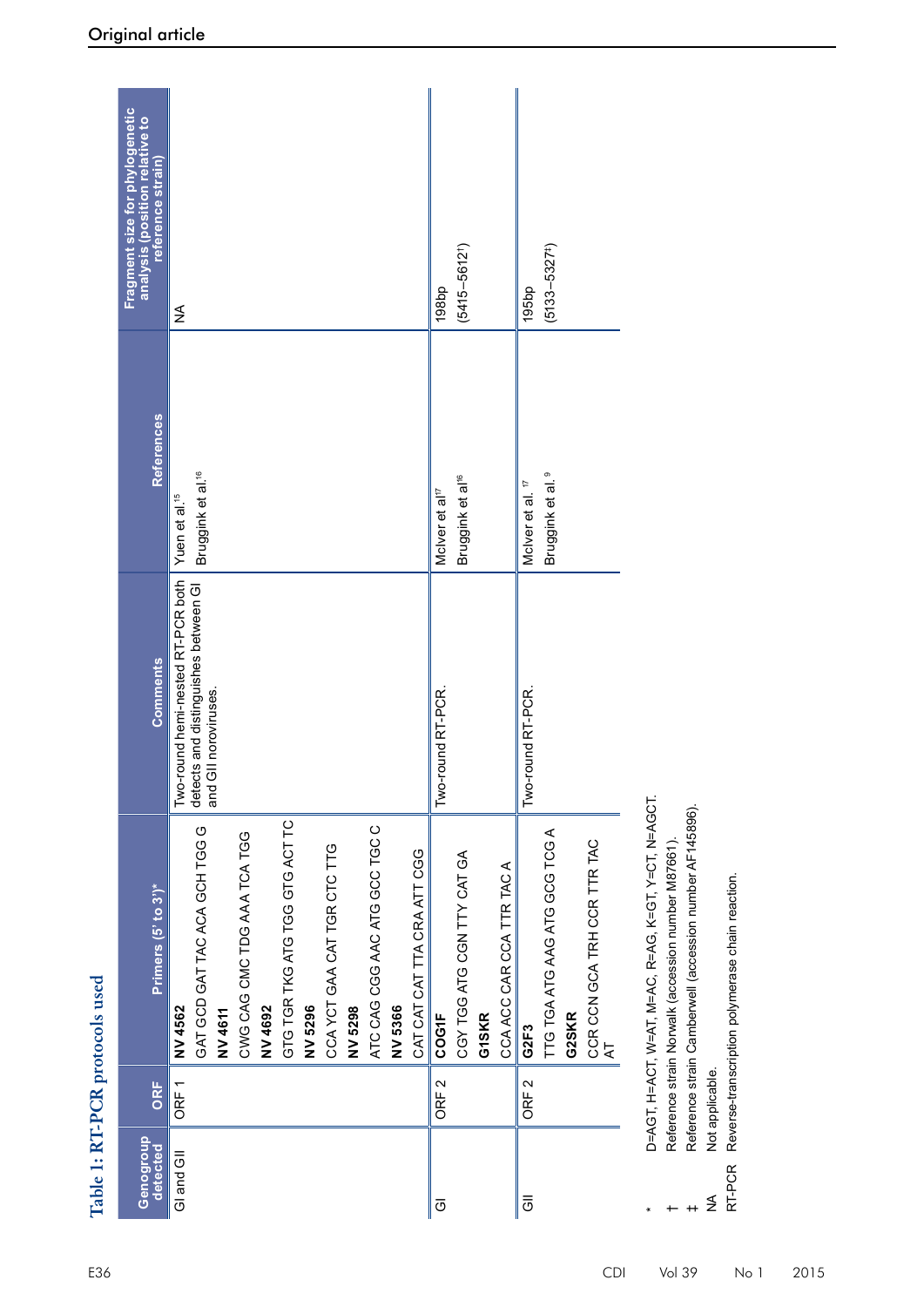#### **Experimental plan**

All faecal specimens received at VIDRL for norovirus testing were initially screened by the ORF 1RT-PCR, which detects and distinguishes between GI and GII noroviruses. If more than 1 specimen from a particular individual in a given outbreak was received, only the 1st specimen from that individual was tested. In addition, 1 specimen from every outbreak, chosen without bias, was also tested by both the ORF 2 GI and ORF 2 GII RT-PCRs and nucleotide sequencing performed if a positive result was obtained. The data were then analysed as follows: an outbreak was classified as norovirus positive if at least 1 specimen from the outbreak was positive by the ORF 1 and/or the ORF 2 assays. For the genotype analysis performed in the current study only sequences generated by the ORF 2 assays were used.

## **Results**

#### **Norovirus outbreak incidence, setting and temporal variation**

For the calendar year 2013 faecal specimens from 301 gastroenteritis outbreaks were received for testing, and of these, 170 outbreaks were found to be positive for norovirus by the ORF 1 PCR and a further 20 were negative by the ORF 1 PCR but positive by an ORF 2 PCR. Thus a total of 190 outbreaks (63.1% of all outbreaks) were positive for norovirus, indicating it was the major cause of gastroenteritis.

Of these 190 outbreaks, 165 (86.8%) could be classified as healthcare and 25 (13.2%) as non-healthcare. A breakdown of the individual outbreak settings within these 2 categories is given in Table 2.

The monthly incidence of norovirus outbreaks and all outbreaks tested for 2013 is given in the Figure. It was noted that the 2-monthly incidence of norovirus outbreaks in January–February (i.e. late summer) was significantly higher than in any of the other 2-monthly periods in the year  $(P < 0.005$ , partitioning of chi-square).

#### **Figure: The monthly incidence of norovirus outbreaks and all outbreaks tested, Victoria, 2013**



| <b>Healthcare</b>              | <b>Number of norovirus</b><br>outbreaks | Percentage of<br>healthcare     | <b>Percentage of all</b><br>norovirus outbreaks |  |
|--------------------------------|-----------------------------------------|---------------------------------|-------------------------------------------------|--|
| Aged care facility             | 135                                     | 81.8                            | 71.1                                            |  |
| Disabled care facility         | 4                                       | 2.4                             | 2.1                                             |  |
| Hospital                       | 21                                      | 12.7                            | 11.1                                            |  |
| Hospital - geriatric ward      | $\overline{2}$                          | 1.2                             | 1.1                                             |  |
| Hospital - palliative care     |                                         | 0.6                             | 0.5                                             |  |
| Hospital - rehabilitation unit | 2                                       | 1.2                             | 1.1                                             |  |
| Total                          | 165                                     | 100.0                           | 86.8                                            |  |
| Non-healthcare                 | <b>Number of norovirus</b><br>outbreaks | Percentage of<br>non-healthcare | Percentage of all<br>norovirus outbreaks        |  |
| Child care centre              | 8                                       | 32.0                            | 4.2                                             |  |
| Children's activity centre     | 2                                       | 8.0                             | 1.1                                             |  |
| Gathering                      | 5                                       | 20.0                            | 2.6                                             |  |
| Navy base                      |                                         | 4.0                             | 0.5                                             |  |
| Restaurant                     | 5                                       | 20.0                            | 2.6                                             |  |
| School                         |                                         | 4.0                             | 0.5                                             |  |
| Suspect food                   | 3                                       | 12.0                            | 1.6                                             |  |
| Total                          | 25                                      | 100.0                           | 13.2                                            |  |

#### **Table 2: Settings of norovirus outbreaks, Victoria, 2013**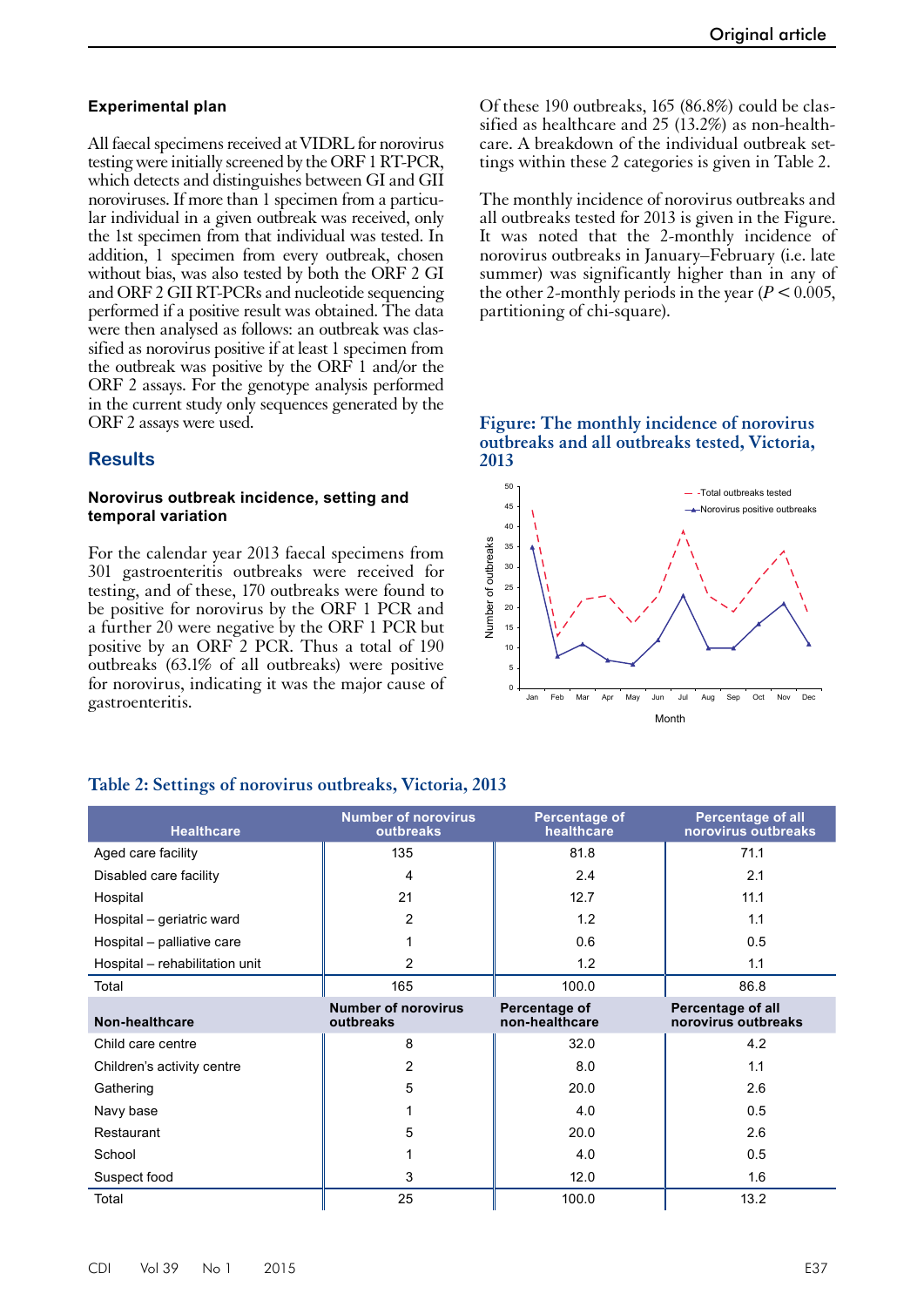## **ORF 2 genotypes and settings**

Sixteen ORF 2 genotypes were identified in the study (Table 3). Of these, the GII.4 genotype was the most common in both healthcare settings (63%) and non-healthcare settings (32%). However, GII.4 was significantly more common in outbreaks in healthcare settings than in nonhealthcare settings  $(P < 0.001$ , chi-square test). A number of GII.4 variants were identified including GII.4 New Orleans\_2009-like, GII.4 Sydney\_2012 and GII.4 Sydney  $\sqrt{2012}$ -like. It was also noted that the genotypes GII.1 and GII.7 were significantly

more common in non-healthcare settings than in healthcare settings  $(P < 0.0012$  and  $P < 0.032$ , respectively, Fisher's exact two-tailed test).

Using the norovirus automated genotyping tool, an 'untypeable' GII ORF 2 norovirus sequence was detected in a 90-year-old individual associated with a gastroenteritis outbreak in November 2013. A BLAST search indicated the sequence had 99% nucleotide identity with the 2013 Korean strain KF774001. The strain identified in the current study has been lodged in GenBank as KM025343.

## **Table 3: ORF 2 norovirus genotypes and settings**

| Norovirus ORF 2 genotypes seen<br>in healthcare settings     | <b>Number of norovirus</b><br>outbreaks | Percentage of<br>healthcare     | <b>Percentage of all</b><br>norovirus outbreaks |  |
|--------------------------------------------------------------|-----------------------------------------|---------------------------------|-------------------------------------------------|--|
| GI.2                                                         | $\mathbf{1}$                            | 0.6                             | 0.5                                             |  |
| GI.3                                                         | $\overline{2}$                          | 1.2                             | 1.1                                             |  |
| GI.4                                                         | $\overline{4}$                          | 2.4                             | 2.1                                             |  |
| GI.6                                                         | $\overline{2}$                          | 1.2                             | 1.1                                             |  |
| GI.7                                                         | $\mathbf{1}$                            | 0.6                             | 0.5                                             |  |
| GI.8                                                         | 1                                       | 0.6                             | 0.5                                             |  |
| GII.1                                                        | 1                                       | 0.6                             | 0.5                                             |  |
| GII.2                                                        | 1                                       | 0.6                             | 0.5                                             |  |
| GII.3                                                        | 1                                       | 0.6                             | 0.5                                             |  |
| GII.4 New Orleans_2009-like                                  | 1                                       | 0.6                             | 0.5                                             |  |
| GII.4 Sydney_2012                                            | 67                                      | 40.6                            | 35.3                                            |  |
| GII.4 Sydney_2012-like                                       | 25                                      | 15.2                            | 13.2                                            |  |
| GII.4 unknown                                                | 11                                      | 6.7                             | 5.8                                             |  |
| GII.5                                                        | $\overline{4}$                          | 2.4                             | 2.1                                             |  |
| GII.6                                                        | $\overline{2}$                          | 1.2                             | 1.1                                             |  |
| GII.7                                                        | 3                                       | 1.8                             | 1.6                                             |  |
| <b>GII.13</b>                                                | 8                                       | 4.8                             | 4.2                                             |  |
| GII.unknown                                                  | $\mathbf{1}$                            | 0.6                             | 0.5                                             |  |
| No sequence available                                        | 29                                      | 17.6                            | 15.3                                            |  |
| Total                                                        | 165                                     | 100.0                           | 86.8                                            |  |
| Norovirus ORF 2 genotypes seen<br>in non-healthcare settings | <b>Number of norovirus</b><br>outbreaks | Percentage of<br>non-healthcare | Percentage of all<br>norovirus outbreaks        |  |
| GI.2                                                         | $\mathbf{1}$                            | 4.0                             | 0.5                                             |  |
| GI.9                                                         | 1                                       | 4.0                             | 0.5                                             |  |
| GII.1                                                        | 4                                       | 16.0                            | 2.1                                             |  |
| GII.3                                                        | 1                                       | 4.0                             | 0.5                                             |  |
| GII.4 Sydney_2012                                            | 4                                       | 16.0                            | 2.1                                             |  |
| GII.4 Sydney_2012-like                                       | 4                                       | 16.0                            | 2.1                                             |  |
| GII.6                                                        | $\overline{2}$                          | 8.0                             | 1.1                                             |  |
| GII.7                                                        | 3                                       | 12.0                            | 1.6                                             |  |
| GII.13                                                       | 1                                       | 4.0                             | 0.5                                             |  |
| No sequence available                                        | 4                                       | 16.0                            | 2.1                                             |  |
| Total                                                        | 25                                      | 100.0                           | 13.2                                            |  |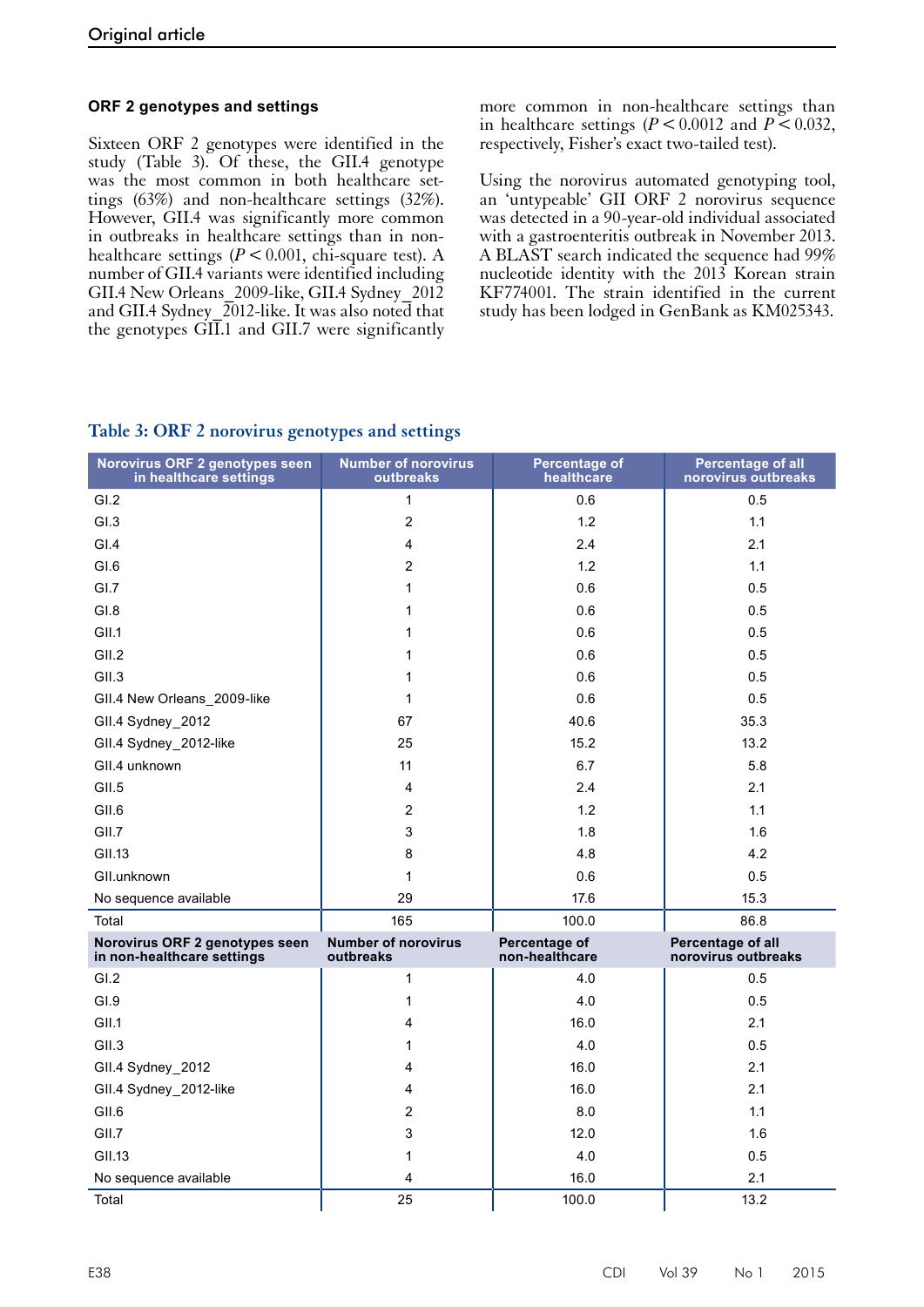#### **ORF 2 genotypes and age**

The relationship between age and norovirus ORF 2 genotype is presented in Table 4. It can be seen that healthcare settings tended to represent an older age demographic whereas non-healthcare settings tended to represent a younger age demographic. The average age of individuals (of known age) in healthcare settings was 82.6 years (standard deviation = 12.6 years, range =  $23-98$  years,  $n = 163$ ) whereas the average age of individuals (of known age) in non-healthcare settings was 26.0 years (standard deviation  $=25.2$  years, range =  $0-77$  years, n = 24). This difference in average ages was statistically significant  $(P < 0.001$ , Student's t test with the Welch approximation).

All genotypes found in the study occurred in the older age group (66 years of age or over) with the exception of GI.9. Many of the genotypes found in the older age group were also detected in younger individuals (Table 4).

GII.4 norovirus was significantly more common in individuals 66 years of age or over than in those 65 years of age or under  $(P < 0.001$ , chi-square test). In contrast, GII.1 and GII.7 were significantly more common in those 65 years of age or under than in those 66 years of age and over  $(P < 0.031)$ and  $P < 0.0006$  respectively, Fisher's exact twotailed test).

**Table 4: Age ranges and ORF 2 genotypes found in one representative individual from each outbreak**

|                            |                           |                         | <b>Age ranges</b>       |                         |                |
|----------------------------|---------------------------|-------------------------|-------------------------|-------------------------|----------------|
| ORF 2 genotypes            | $0-15$ years              | $16 - 45$ years         | $46 - 65$ years         | >65 years               | <b>Unknown</b> |
| <b>Healthcare settings</b> |                           |                         |                         |                         |                |
| GI.2                       |                           |                         |                         | $\mathbf{1}$            |                |
| GI.3                       |                           |                         |                         | $\mathbf 2$             |                |
| GI.4                       |                           |                         |                         | $\overline{\mathbf{4}}$ |                |
| GI.6                       |                           | $\mathbf 1$             |                         | $\mathbf{1}$            |                |
| GI.7                       |                           |                         |                         | $\mathbf{1}$            |                |
| GI.8                       |                           |                         |                         | 1                       |                |
| GII.1                      |                           |                         |                         | 1                       |                |
| GII.2                      |                           |                         |                         | 1                       |                |
| GII.3                      |                           |                         |                         | $\mathbf{1}$            |                |
| GII.4                      |                           | $\overline{c}$          | $\overline{7}$          | 94                      | $\mathbf{1}$   |
| GII.5                      |                           |                         |                         | $\overline{\mathbf{4}}$ |                |
| GII.6                      |                           |                         | 1                       | $\mathbf{1}$            |                |
| GII.7                      |                           | $\mathbf 1$             | 1                       | $\mathbf{1}$            |                |
| <b>GII.13</b>              |                           |                         | $\mathbf 1$             | $\overline{\mathbf{7}}$ |                |
| GII.unknown                |                           |                         |                         | $\mathbf{1}$            |                |
| No sequence available      |                           |                         | $\overline{c}$          | 26                      | $\mathbf{1}$   |
| Total                      | $\mathbf 0$               | $\overline{\mathbf{4}}$ | 12                      | 147                     | $\overline{2}$ |
| Non-healthcare settings    |                           |                         |                         |                         |                |
| GI.2                       | $\mathbf{1}$              |                         |                         |                         |                |
| GI.9                       |                           |                         | $\mathbf{1}$            |                         |                |
| GII.1                      | $\boldsymbol{2}$          |                         | 1                       |                         | $\mathbf{1}$   |
| GII.3                      | $\mathbf{1}$              |                         |                         |                         |                |
| GII.4                      | $\ensuremath{\mathsf{3}}$ | 3                       | $\overline{2}$          |                         |                |
| GII.6                      | 1                         |                         |                         | $\mathbf{1}$            |                |
| GII.7                      | 1                         | $\mathbf{2}$            |                         |                         |                |
| <b>GII.13</b>              | 1                         |                         |                         |                         |                |
| No sequence available      | 1                         | $\overline{2}$          |                         | $\mathbf{1}$            |                |
| Total                      | 11                        | $\overline{7}$          | $\overline{\mathbf{4}}$ | $\overline{2}$          | $\mathbf{1}$   |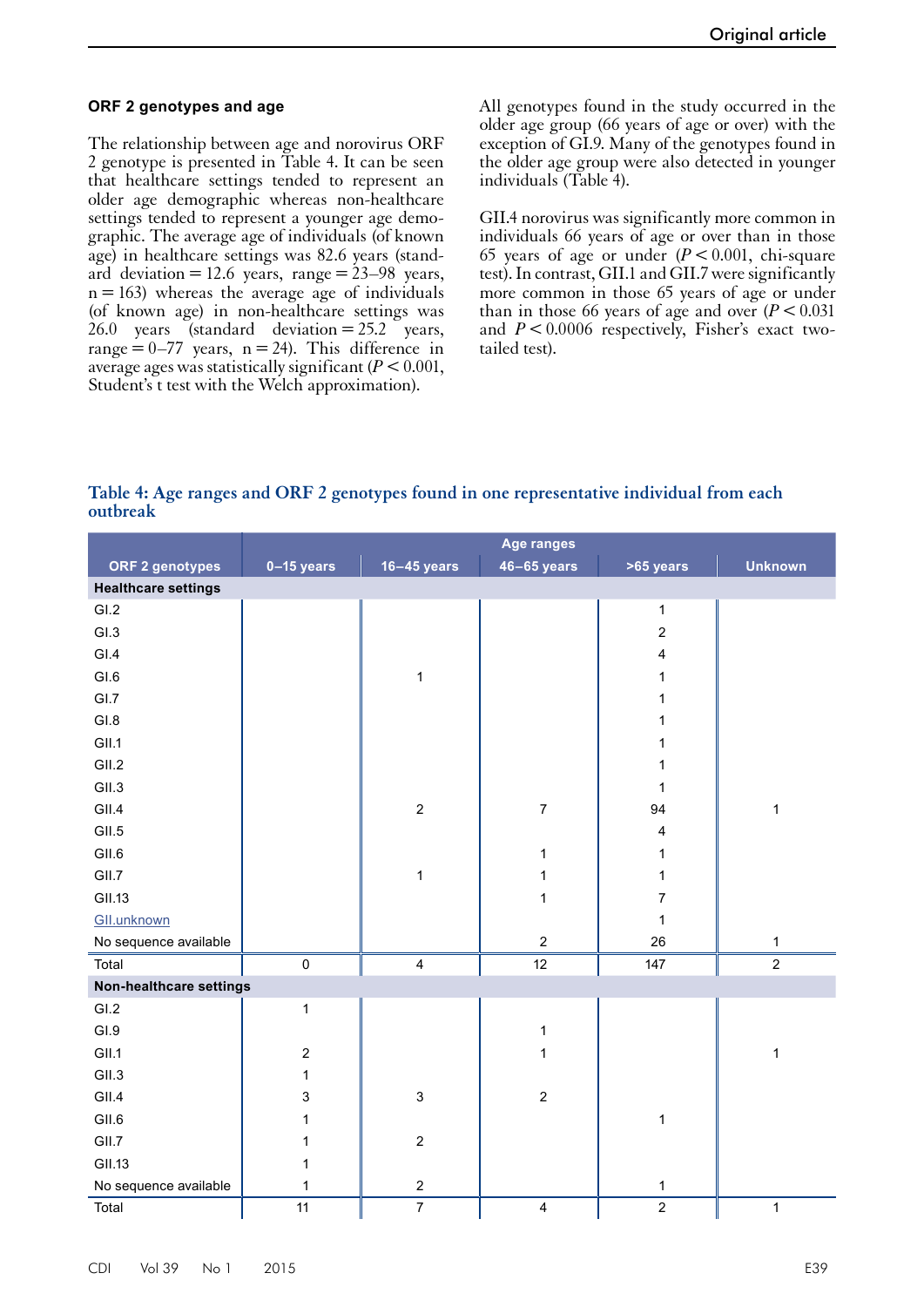## **ORF 2 genotypes, setting and age**

The incidence of GII.1 and GII.4 was linked to both setting and age. However, setting and age were closely correlated; chi-square analysis of setting vs age gave a value for Cohen's w index of 0.8, which indicates a strong correlation between setting and age.<sup>19</sup> Thus the data does not permit discrimination as to whether the critical variable was setting or age for these genotypes.

The data also indicates that there was a significant relationship between the incidence of the genotype GII.7 and setting and age. However, in this case it is possible to discriminate which variable is the critical one. In healthcare settings, GII.7 was significantly more common in those 65 years of age or under (*P* < 0.029, Fisher's exact two-tailed test). In non-healthcare settings, GII.7 was only found in individuals 65 years of age or under. These results suggest that for this genotype age was the critical variable.

## **Discussion**

The current study indicates that in 2013 norovirus outbreaks occurred throughout the year although they were found to peak in warmer months of the year. Previous studies on the periodicity of norovirus outbreaks in Victoria have shown a similar trend, $^{24}$  indicating that 2013 was a typical year for norovirus incidence. The outbreaks occurred in a broad range of settings and individuals of all ages were affected.

This report is the first to systematically examine ORF 2 (capsid) genotypes associated with gas- troenteritis outbreaks in Australia and a marked diversity of genotypes was found. Sixteen capsid genotypes were identified and included GI.2, GI.3, GI.4, GI.6, GI.7, GI.8, GI.9, GII.1, GII.2, GII.3, GII.4, GII.5, GII.6, GII.7, GII.13 and an unknown GII genotype. This unknown strain probably represents a new, as yet unclassified, norovirus genotype.

The current study indicates that the incidence of some genotypes, notably GII.1, GII.4 and GII.7, was linked to both setting and age. Since setting and age were linked to each other it is difficult to determine which was the more important. However, for one genotype, GII.7, age appeared to be the critical variable, with significantly greater incidence in younger age groups, possibly indicat- ing long term immunity with this genotype. The relationship between the incidence of GII.7 and the age of infected individuals does not appear to have been examined in detail in the mainstream literature and warrants further study.

Of the genotypes detected, GII.4 was by far the most common in both healthcare settings and non-healthcare settings but was significantly more common in healthcare settings. This finding reinforces the findings of an earlier study in this laboratory, which examined the incidence of GII.4 norovirus, classified on the basis of ORF 1 sequencing,<sup>25</sup> in Victoria. In contrast to GII.4, genotypes GII.1 and GII.7 were found to be more common in non-healthcare settings than in healthcare settings. The precise relationship between the frequency of detection of these latter 2 genotypes and outbreak setting does not appear to have been examined in the mainstream literature and also warrants further study.

Although GII.4 (ORF 2) norovirus was the most common genotype in this and related studies<sup>1</sup>, the findings of the current report indicate that norovirus vaccine strategies that target only GII.4 could exclude numerous other norovirus genotypes in both healthcare and non-healthcare settings. Norovirus vaccine strategies should encompass a broad range of genotypes and, as setting/age may be important in determining genotype incidence, this should be taken into account as well.

## **Author details**

Leesa D Bruggink, Senior Scientist, Gastroenteritis Section Natalie L Dunbar, Scientist, Gastroenteritis Section Michael G Catton, Director John A Marshall, Head, Viral Gastroenteritis Section

Victorian Infectious Diseases Reference Laboratory, Melbourne, Victoria

Corresponding author: Dr John A Marshall, Victorian Infectious Diseases Reference Laboratory, Doherty Institute, 792 Elizabeth Street, MELBOURNE VIC 3000. Telephone: +61 3 9342 9678. Facsimile: +61 3 9342 9696. Email: [john.marshall@mh.org.au](mailto:john.marshall@mh.org.au)

#### **References**

- 1. Green KY. *Caliciviridae:* the noroviruses. In: Knipe DM, Howley PM, eds. *Fields Virology,* 6th edn. Philadelphia: Wolters Kluwer/Lippincott Williams & Wilkins, 2013. pp 582–608.
- 2. Ahmed SM, Hall AJ, Robinson AE, Verhoef L, PremkumarP, Parashar UD, et al. Global prevalence of norovirus in cases of gastroenteritis: a systematic review and metaanalysis. *Lancet Infect Dis* 2014;14(8):725–730.
- 3. Patel MM, Hall AJ, Vinjé J, Parashar UD. Noroviruses: A comprehensive review. *J Clin Virol* 2009;44(1):1–8.
- 4. La Rosa G, Pourshaban M, Iaconelli M, Muscillo M. Detection of genogroup IV noroviruses in environmental and clinical samples and partial sequencing through rapid amplification of cDNA ends. *Arch Virol* 2008;153(11):2077–2083.
- 5. Kroneman A, Vega E, Vennema H, Vinjé J, White PA, Hansman G, et al. Proposal for a unified norovirus nomenclature and genotyping. *Arch Virol* 2013;158(10):2059–2068.